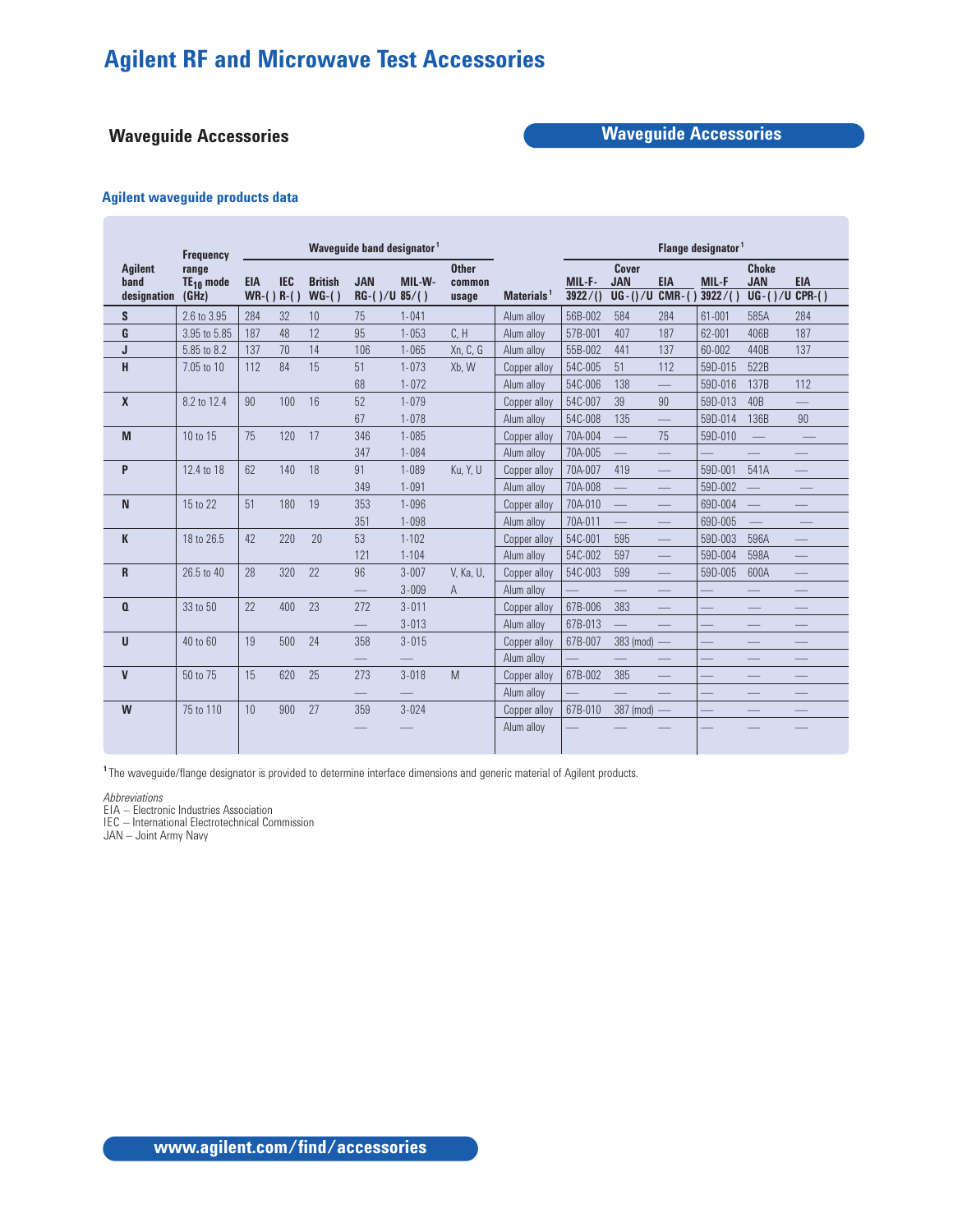# **Waveguide Accessories Waveguide Accessories**

|                                               |                                          |         |           | <b>Wavequide dimensions</b>     |                            |                      |                                    |                              | <b>Theoretical</b>                      | <b>Theoretical</b>                         |                                               |  |
|-----------------------------------------------|------------------------------------------|---------|-----------|---------------------------------|----------------------------|----------------------|------------------------------------|------------------------------|-----------------------------------------|--------------------------------------------|-----------------------------------------------|--|
|                                               | <b>Inside dimensions</b>                 |         |           | <b>Outside dimensions</b>       |                            |                      |                                    |                              | <b>Theoretical</b><br>attenuation       | peak power<br>rating-                      | <b>CW</b> power<br>rating-                    |  |
| <b>Agilent</b><br>band<br>designation mm (in) | <b>Width</b><br><b>Height</b><br>mm (in) |         | Tol $\pm$ | <b>Width</b><br>mm (in) mm (in) | <b>Height</b><br>$mm$ (in) | Tol $\pm$<br>mm (in) | <b>Nom. wall Cutoff</b><br>mm (in) | thickness frequency<br>(GHz) | low to high<br>frequency<br>(dB/100 ft) | low to high<br>frequency<br>megawatts (kw) | low to high<br>frequency<br>kilowatts (watts) |  |
| S                                             | 72.14                                    | 34.04   | 0.15      | 76.20                           | 38.10                      | 0.15                 | 2.03                               | 2.08                         | $0.950 - 0.651$                         | $7.645 - 10.85$                            | 13.42 - 19.59                                 |  |
|                                               | (2.84)                                   | (1.34)  | (0.006)   | (3.0)                           | (1.5)                      | (0.006)              | (0.08)                             |                              |                                         |                                            |                                               |  |
| G                                             | 47.55                                    | 22.15   | 0.13      | 50.80                           | 25.40                      | 0.13                 | 1.63                               | 3.155                        | 1.785 - 1.238 3.296 - 4.69              |                                            | $5.165 - 7.446$                               |  |
|                                               | (1.872)                                  | (0.872) | (0.005)   |                                 | (2.0)                      | (1.0)                | (0.005)                            | (0.064)                      |                                         |                                            |                                               |  |
| J                                             | 34.85                                    | 15.80   | 0.10      | 38.10                           | 19.05                      | 0.10                 | 1.63                               | 4.285                        | 3.532-1.999                             | $1.975 - 2.53$                             | $2.076 - 3.667$                               |  |
|                                               | (1.372)                                  | (0.622) | (0.004)   | (1.5)                           | (0.75)                     | (0.004)              | (0.064)                            |                              |                                         |                                            |                                               |  |
| H                                             | 28.50                                    | 12.62   | 0.10      | 31.75                           | 15.88                      | 0.10                 | 1.63                               | 5.260                        | $4.114 - 3.197$                         | $1.284 - 1.702$                            | $1.607 - 2.067$                               |  |
|                                               | (1.122)                                  | (0.497) | (0.004)   | (1.250)                         | (0.625)                    | (0.004)              | (0.064)                            | 5.260                        | $4.166 - 3.238$                         | $1.284 - 1.702$                            | $1.523 - 1.958$                               |  |
| $\mathbf{x}$                                  | 22.86                                    | 10.16   | 0.10      | 25.40                           | 12.70                      | 0.10                 | 1.27                               | 6.560                        | $6.424 - 4.445$                         | $0.758 - 1.124$                            | $0.8621 - 1.246$                              |  |
|                                               | (0.900)                                  | (0.40)  | (0.004)   | (1.0)                           | (0.5)                      | (0.004)              | (0.05)                             | 6.560                        | $6.506 - 4.502$                         | $0.758 - 1.124$                            | $0.8169 - 1.180$                              |  |
| M                                             | 19.05                                    | 9.53    | 0.08      | 21.59                           | 12.07                      | 0.08                 | 1.27                               | 7.847                        | $7.601 - 5.309$                         | $0.622 - 0.903$                            | $0.6621 - 0.9479$                             |  |
|                                               | (0.75)                                   | (0.375) | (0.003)   | (0.850)                         | (0.475)                    | (0.003)              | (0.05)                             | 7.847                        | $7.698 - 5.377$                         | $0.622 - 0.903$                            | $0.6273 - 0.8982$                             |  |
| P                                             | 15.80                                    | 7.90    | 0.06      | 17.83                           | 9.93                       | 0.08                 | 1.02                               | 9.490                        | $9.578 - 7.041$                         | $0.457 - 0.633$                            | $0.4513 - 0.6139$                             |  |
|                                               | (0.622)                                  | (0.311) | (0.0025)  | (0.702)                         | (0.391)                    | (0.003)              | (1.02)                             | 9.490                        | $9.700 - 7.131$                         | $0.457 - 0.633$                            | $0.4276 - 0.5816$                             |  |
| $\overline{N}$                                | 12.95                                    | 6.48    | 0.06      | 14.99                           | 8.51                       | 0.08                 | 1.02                               | 11.54                        | $13.08 - 9.477$                         | $0.312 - 0.433$                            | $0.2899 - 0.4000$                             |  |
|                                               | (0.51)                                   | (0.255) | (0.0025)  | (0.59)                          | (0.335)                    | (0.003)              | (0.04)                             | 11.54                        | 13.25 - 9.598                           | $0.312 - 0.433$                            | $0.2746 - 0.3791$                             |  |
| K                                             | 10.67                                    | 4.32    | 0.05      | 12.70                           | 6.35                       | 0.08                 | 1.02                               | 14.08                        | $20.48 - 15.04$                         | $0.171 - 0.246$                            | $0.1565 - 0.2132$                             |  |
|                                               | (0.42)                                   | (0.17)  | (0.002)   | (0.5)                           | (0.25)                     | (0.003)              | (0.04)                             | 14.08                        | $20.74 - 15.23$                         | $0.171 - 0.246$                            | $0.1483 - 0.2020$                             |  |
| R                                             | 7.11                                     | 3.56    | 0.04      | 9.14                            | 5.59                       | 0.05                 | 1.02                               | 21.10                        | 23.02 - 15.77                           | $(96.0 - 146)$                             | $(109.7 - 160.1)$                             |  |
|                                               | (0.280)                                  | (0.14)  | (0.0015)  | (0.36)                          | (0.22)                     | (0.002)              | (0.04)                             | 21.10                        | 34.46 - 23.59                           | $(96.0 - 146)$                             | $(73.27 - 107.0)$                             |  |
| $\mathbf{0}$                                  | 5.69                                     | 2.84    | 0.03      | 7.72                            | 4.88                       | 0.05                 | 1.02                               | 26.35                        | $32.44 - 22.05$                         | $(64.4 - 97.0)$                            | $(68.89 - 101.4)$                             |  |
|                                               | (0.224)                                  | (0.112) | (0.001)   | (0.304)                         | (0.192)                    | (0.002)              | (0.04)                             | 26.35                        | 48.53 - 32.99                           | $(64.4 - 97.0)$                            | $(46.05 - 67.74)$                             |  |
| $\mathbf{U}$                                  | 4.78                                     | 2.39    | 0.03      | 6.81                            | 4.42                       | 0.05                 | 1.02                               | 30.69                        | 39.81 - 28.60                           | $(48.0 - 70.0)$                            | $(51.32 - 71.43)$                             |  |
|                                               | (0.188)                                  | (0.094) | (0.001)   | (0.268)                         | (0.174)                    | (0.002)              | (0.04)                             | 30.69                        |                                         | $(48.0 - 70.0)$                            |                                               |  |
| $\mathbf v$                                   | 3.76                                     | 1.88    | 0.03      | 5.79                            | 3.91                       | 0.05                 | 1.02                               | 39.90                        | $60.25 - 41.17$                         | $(30.0 - 40.0)$                            | $(30.27 - 44.30)$                             |  |
|                                               | (0.148)                                  | (0.074) | (0.001)   | (0.228)                         | (0.154)                    | (0.002)              | (0.04)                             | 39.90                        |                                         | $(30.0 - 40.0)$                            |                                               |  |
| W                                             | 2.54                                     | 1.27    | 0.03      | 4.57                            | 3.30                       | 0.05                 | 1.02                               | 58.85                        | 105.6 - 74.26                           | $(14.0 - 20.0)$                            | $(14.73 - 20.86)$                             |  |
|                                               | (0.100)                                  | (0.05)  | (0.001)   | (0.18)                          | (0.13)                     | (0.002)              | (0.04)                             | 58.85                        |                                         | $(14.0 - 20.0)$                            |                                               |  |
|                                               |                                          |         |           |                                 |                            |                      |                                    |                              |                                         |                                            |                                               |  |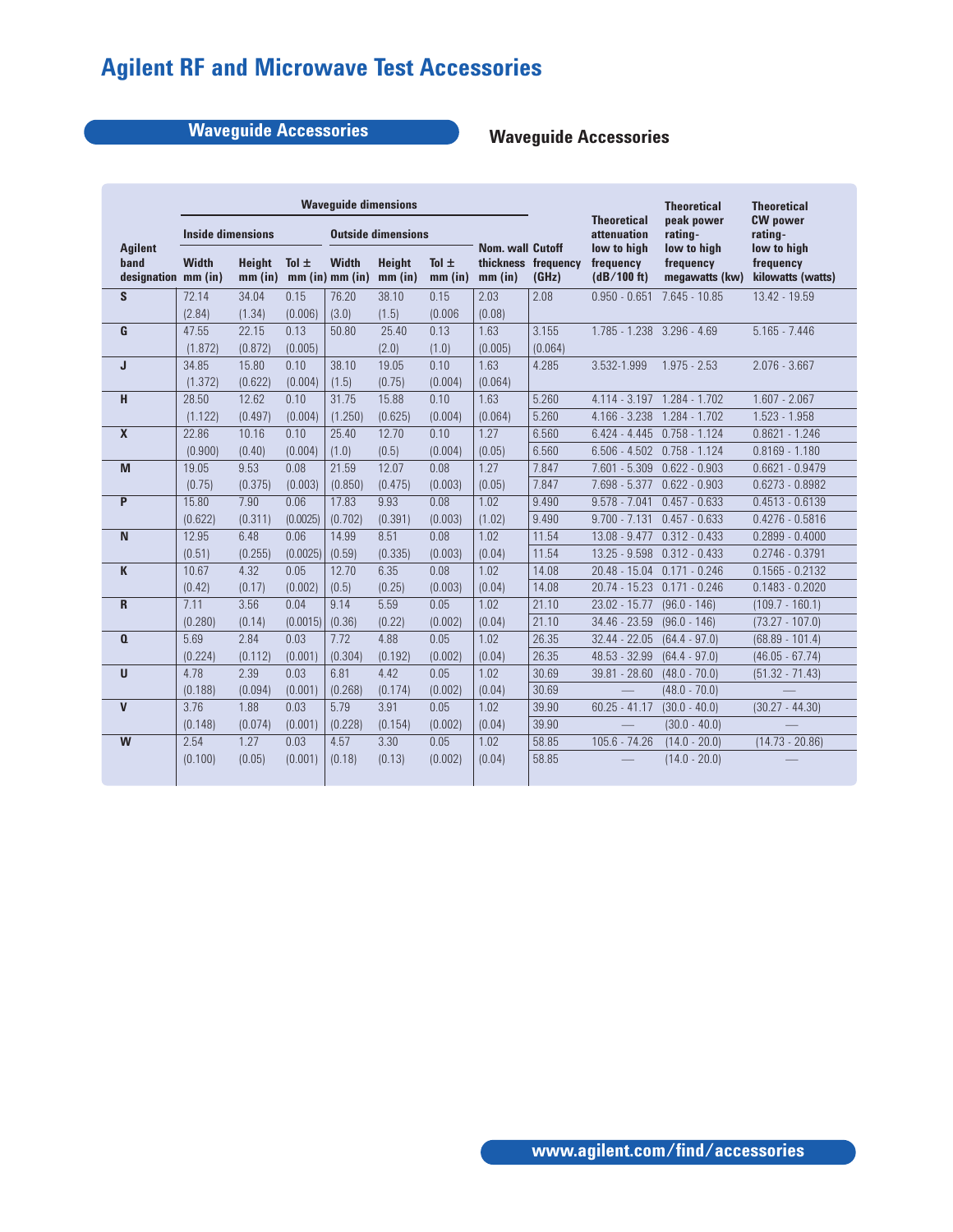# **Waveguide Accessories Waveguide Accessories**

## **Frequency band data**





**Figure 1. Rectangular flanges H, X, M, P, N, K, R Bands**

Rectangular flanges

## **Agilent flange data (7.05 to 40.0 GHz) <sup>1</sup>**

|                 | <b>Waveguide designator</b>        |               |                 |                                                             | <b>Flange designator</b> |                   | Dimensions mm (in) |         |         |                  |  |
|-----------------|------------------------------------|---------------|-----------------|-------------------------------------------------------------|--------------------------|-------------------|--------------------|---------|---------|------------------|--|
| Agilent<br>band | <b>Frequency</b><br>range<br>(GHz) | EIA           | MIL-W-<br>85/() | <b>Material</b><br><b>B:</b> Copper alloy<br>A: Alum. alloy | <b>JAN</b><br>$UG-()/U$  | MIL-F-<br>3922/() | A                  | B       | C       | Hole<br>diameter |  |
| н               | 7.05 to 10                         | <b>WR-112</b> | $1 - 073$       | B                                                           | 51                       | 54C-005           | 17.2               | 18.7    | 47.6    | 4.3              |  |
|                 |                                    |               | $1 - 072$       | A                                                           | 138                      | 54C-006           | (0.676)            | (0.737) | (1.875) | (0.169)          |  |
| X               | 8.2 to 12.4                        | <b>WR-90</b>  | $1 - 079$       | B                                                           | 39                       | 54C-007           | 15.5               | 16.3    | 41.3    | 4.3              |  |
|                 |                                    |               | $1 - 078$       | A                                                           | 135                      | 54C-008           | (0.61)             | (0.64)  | (1.625) | (0.169)          |  |
| M               | 10 to 15                           | <b>WR-75</b>  | $1 - 085$       | B                                                           |                          | 70A-004           | 13.2               | 14.2    | 38.1    | 3.6              |  |
|                 |                                    |               | $1 - 084$       | A                                                           |                          | 70A-005           | (0.52)             | (0.561) | (1.50)  | (0.14)           |  |
| P               | 12.4 to 18                         | WR-62         | 1-089           | B                                                           | 419                      | 70A-007           | 12.6               | 12.1    | 33.5    | 3.7              |  |
|                 |                                    |               | $1 - 091$       | A                                                           |                          | 70A-008           | (0.497)            | (0.478) | (1.32)  | (0.144)          |  |
| N               | 15 to 22                           | <b>WR-51</b>  | $1 - 096$       | B                                                           |                          | 70A-010           | 10.3               | 11.3    | 30.1    | 3.6              |  |
|                 |                                    |               | $1 - 098$       | A                                                           |                          | 70A-011           | (0.405)            | (0.443) | (1.187) | (0.14)           |  |
| K               | 18 to 26.5                         | <b>WR-42</b>  | $1 - 102$       | B                                                           | 595                      | 54C-001           | 8.1                | 8.5     | 22.2    | 2.9              |  |
|                 |                                    |               | $1 - 104$       | A                                                           | 597                      | 54C-002           | (0.32)             | (0.335) | (0.875) | (0.116)          |  |
| R               | 26.5 to 40                         | <b>WR-28</b>  | $3 - 007$       | B                                                           | 599                      | 54-003            | 6.35               | 6.7     | 19.1    | 2.9              |  |
|                 |                                    |               | $3 - 009$       | $\overline{A}$                                              |                          |                   | (0.25)             | (0.265) | (0.75)  | (0.116)          |  |

**<sup>1</sup>**See Figure 1.

**<sup>2</sup>**R band only, hole diameter 2.38 mm, -0, + 0.025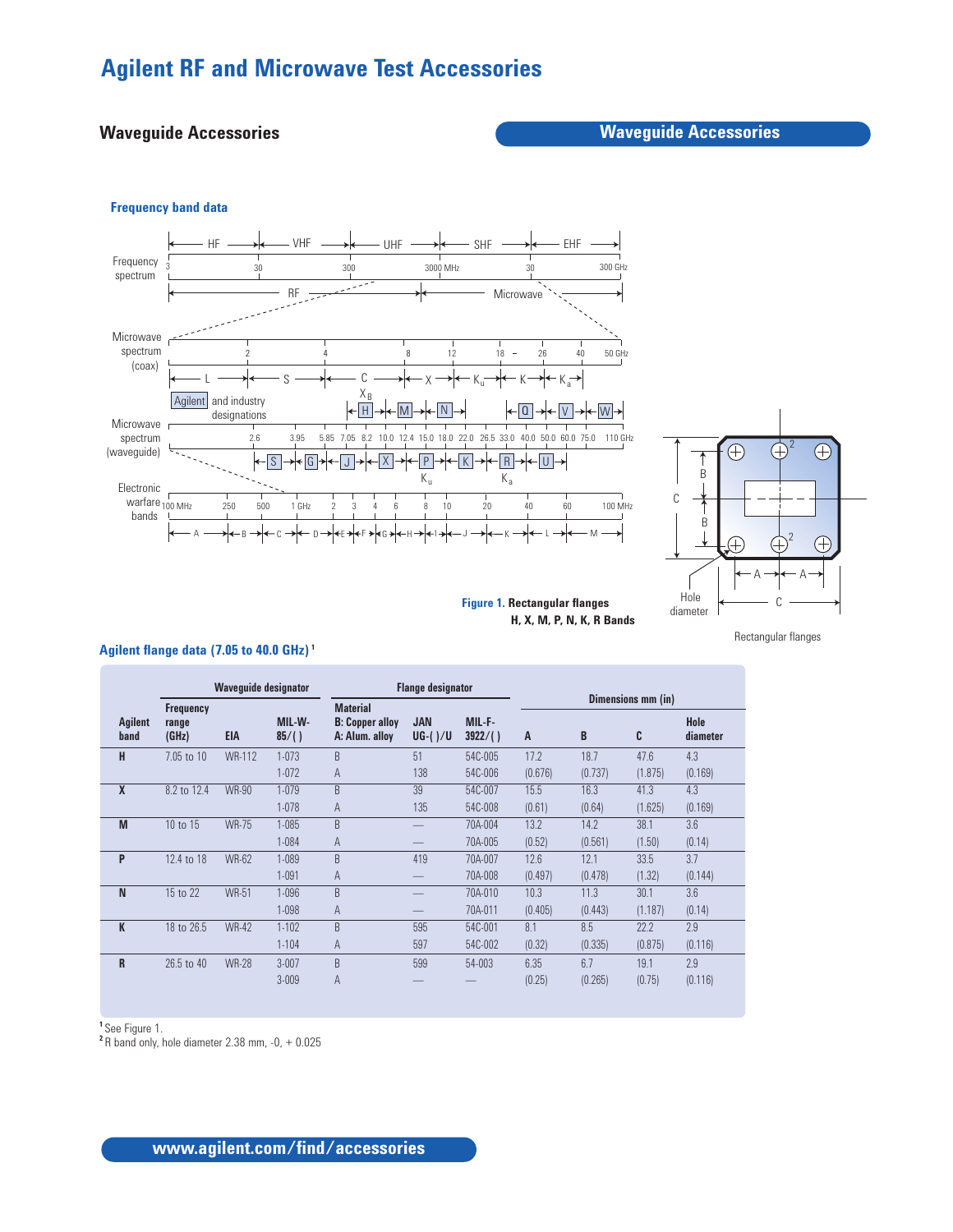

|                  |                               |              |           | <b>TRUNA ROOP</b>        |                                   |                          |                    |                 |            |                   |  |
|------------------|-------------------------------|--------------|-----------|--------------------------|-----------------------------------|--------------------------|--------------------|-----------------|------------|-------------------|--|
| <b>Frequency</b> |                               |              |           | <b>Material</b>          |                                   |                          | Dimensions mm (in) |                 |            |                   |  |
| band             | <b>Agilent Range</b><br>(GHz) | <b>EIA</b>   | 85/()     | MIL-W-<br>A: Alum. Alloy | <b>B: Copper Alloy</b><br>3922/() | $UG-()/U$                | <b>MIL-F</b><br>A  | <b>JAN</b><br>B | C diameter | <b>D</b> diameter |  |
| K                | 18 to 26.5                    | <b>WR-42</b> | $1 - 102$ | B                        | 67B-004                           | 425                      | 10.7               | 4.3             | 28.6       | 23.8              |  |
|                  |                               |              | $1 - 104$ | $\overline{A}$           | 67B-011                           | $\overline{\phantom{m}}$ | (0.42)             | (0.17)          | (1.125)    | (0.9375)          |  |
| R                | 26.5 to 40                    | <b>WR-28</b> | $3 - 007$ | B.                       | 67B-005                           | 381                      | 7.1                | 3.6             | 28.6       | 23.8              |  |
|                  |                               |              | $3 - 009$ | $\overline{A}$           | 67B-012                           |                          | (0.28)             | (0.14)          | (1.125)    | (0.9375)          |  |
| $\mathbf{a}$     | 33 to 50                      | <b>WR-22</b> | $3 - 011$ | B                        | 67B-006                           | 383                      | 5.7                | 2.8             | 28.6       | 23.8              |  |
|                  |                               |              | $3 - 013$ | $\overline{A}$           | 67B-013                           | $\overline{\phantom{m}}$ | (0.224)            | (0.112)         | (1.125)    | (0.9375)          |  |
| U                | 40 to 60                      | <b>WR-19</b> | $3 - 015$ | B                        | 67B-007                           | 383 (mod)                | 4.8                | 2.4             | 28.6       | 23.8              |  |
|                  |                               |              |           | $\overline{A}$           |                                   |                          | (0.188)            | (0.094)         | (1.125)    | (0.9375)          |  |
| V                | 50 to 75                      | <b>WR-15</b> | $3 - 018$ | B                        | 67B-002                           | 385                      | 3.8                | 1.9             | 19.1       | 14.3              |  |
|                  |                               |              |           | $\overline{A}$           |                                   |                          | (0.148)            | (0.074)         | (0.75)     | (0.5625)          |  |
| W                | 75 to 110                     | WR-10        | $3 - 024$ | B                        | 67B-010                           | 387 (mod)                | 2.5                | 1.3             | 19.1       | 14.3              |  |
|                  |                               |              |           | $\overline{A}$           |                                   |                          | (0.10)             | (0.050)         | (0.75)     | (0.5625)          |  |
|                  |                               |              |           |                          |                                   |                          |                    |                 |            |                   |  |

**<sup>2</sup>** See Figure 3.